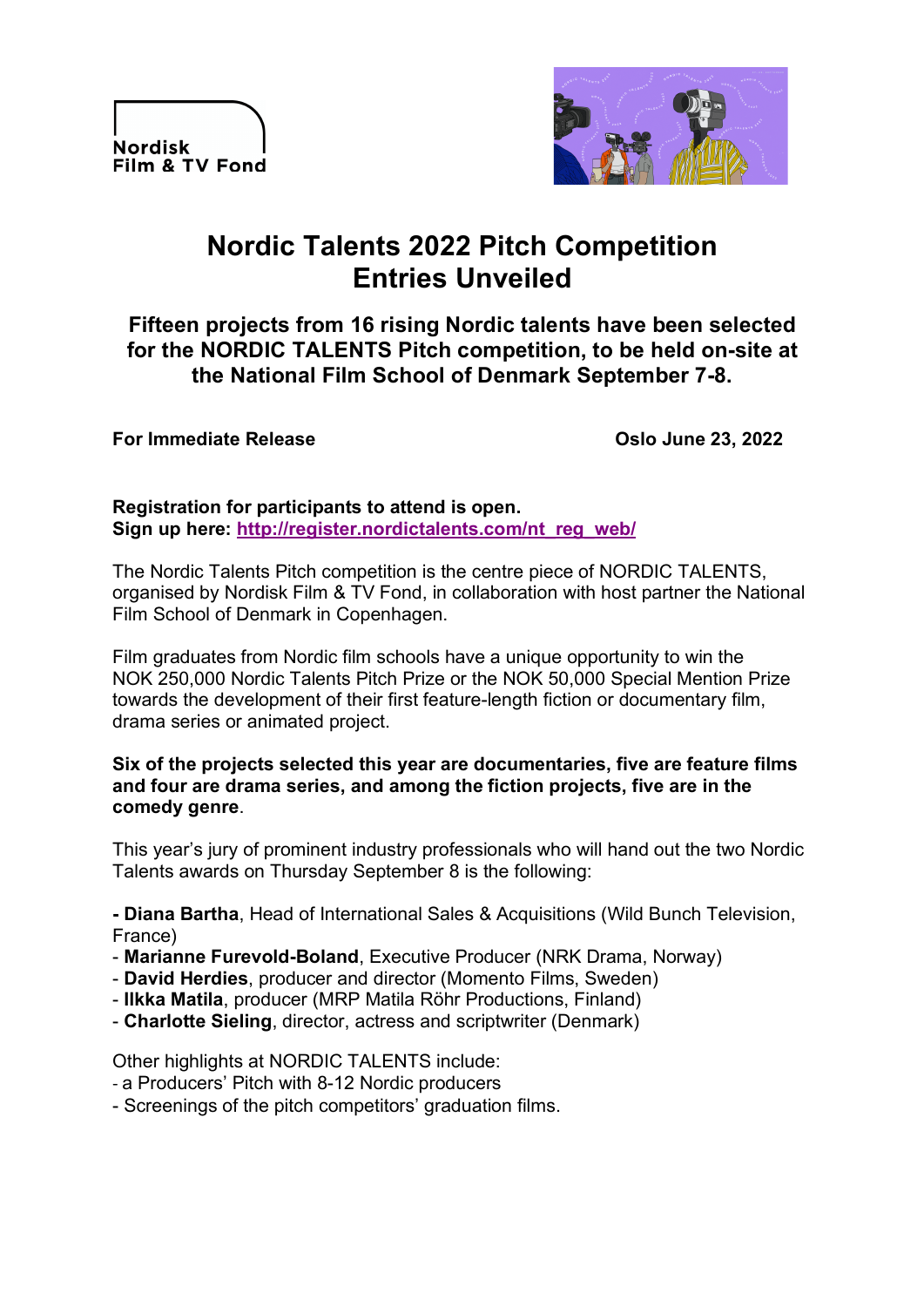Internationally-acclaimed Nordic directors who have attended NORDIC TALENTS in the past include Ali Abbasi (*Holy Spider*), Anna Eborn (*Transnistra, Pine Ridge*), Juho Kuosmanen (*Compartment No6*), Gustav Möller (*The Guilty, Dark Heart*), Hlynur Pálmason (*Godland, Winter Brothers*), May el-Toukhy (*Queen of Hearts*) among others.

# **FULL LIST OF NORDIC TALENTS PITCH COMPETITION 2022**

## *21 Days* **(fiction)**

The Norwegian Film School

Pitcher: writer/director Michael Mellemløkken Renjo (graduation film *The Homeland*) Logline: A former refugee learns that his new life in Oslo is coming to an end.

## *All the Light That Remains* **(documentary)**

ELO Film School, Finland Pitcher: writer/director Moona Pennanen (graduation film *The Land that Rises and Descends*) Logline: When a new mine is planned, a deserted village confronts the ghosts of the past.

## *Airhorse* **(documentary)**

HDK-Valand, Sweden Pitcher: director Sally Jacobson (graduation film *Systema Naturae-or a Metaphoric Masturbation on Man's Magic of Mastering*) Logline: Hybrid film about man's relationship to the horse.

## *Exchange and Return* **(fiction)**

ELO Film School, Finland Pitcher: director/DOP Jesse Jalonen (graduation film *Nobody Meets Your Eyes)* Logline: Deadpan comedy about the (im)possibilities of changing one's path, identity, surroundings and shoe size.

#### *Johan Johanaš* **(fiction)**

ELO Film School, Finland Pitcher: writer/director Suvi West (graduation film *Our Silent Struggle)* Logline: Máret tries to find her own strength in the world full of rapers and lovers.

#### *Lame* **(fiction)**

The Norwegian Film School Pitched by writer Sunniva Kviteberg (graduation film *Superdupermegagigasingle*) Logline: I dare you to come closer.

#### *My Iris Within* **(fiction)**

The Norwegian Film School Pitcher: director Emma Lund Rasmussen (graduation film *My Idiotic Heart*) Logline: When the hope leaves you, you must find your inner Iris.

#### *My Name is Man* **(documentary)**

HDK-Valand, Sweden Pitcher: director Evangelos Kollias (Vangelis) (graduation film *How to Say Goodbye*) Logline: Named by the society.